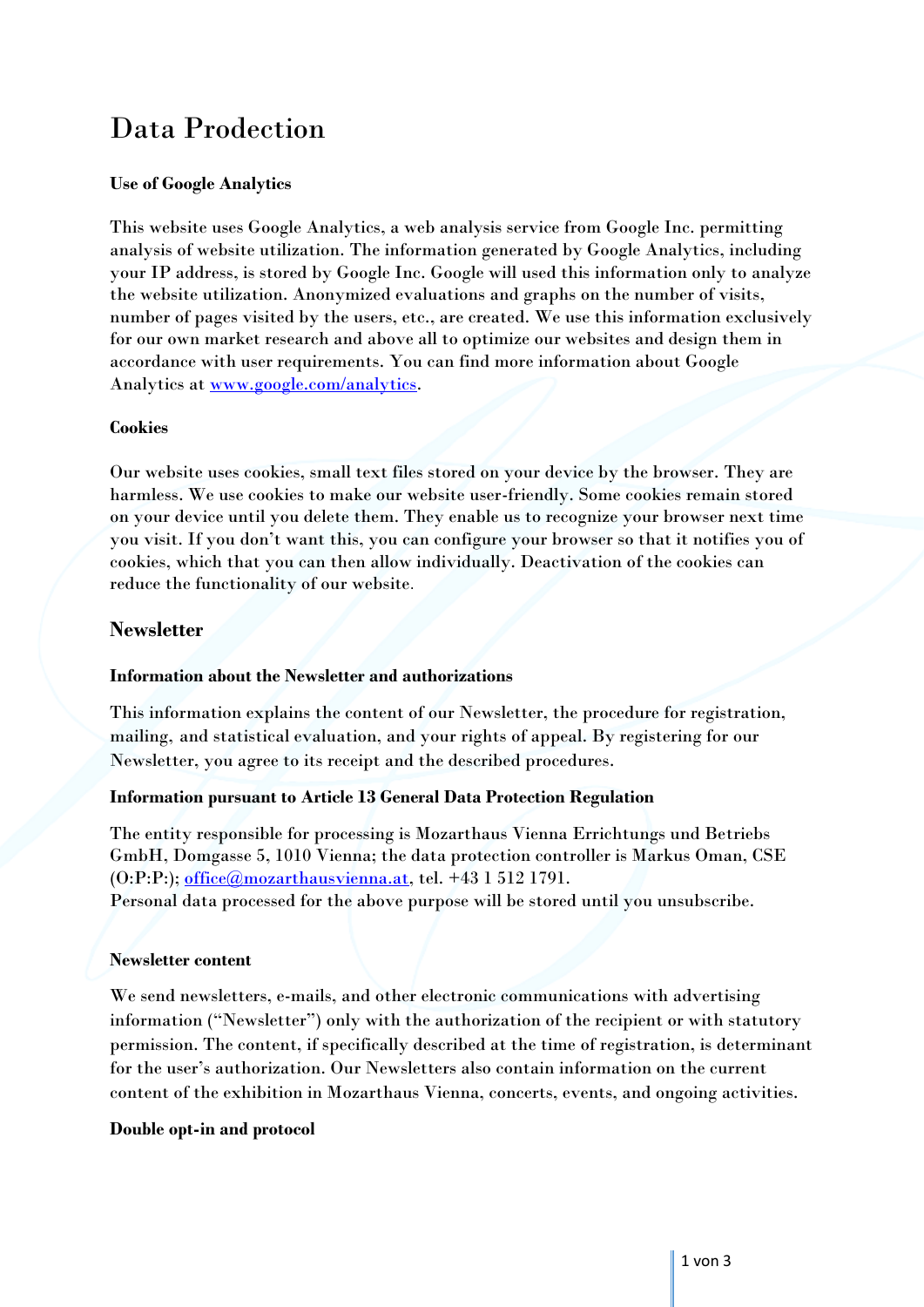Registration for our Newsletter is in the form of a double opt-in procedure. In other words, after registration you will receive an e-mail asking you for confirmation. This confirmation is required so that no one can register with another person's e-mail address.

A registration protocol for the Newsletter is kept in order to be able to demonstrate the registration process in accordance with legal requirements. This involves storage of the time of registration and confirmation and also the IP address. Changes in your data stored with Mail Chimp is also registered.

# **Use of Mail Chimp**

The newsletter is distributed using "MailChimp", a newsletter mailing platform from the USA-based provider Rocket Science Group, LLC, 675 Ponce De Leon Ave NE #5000, Atlanta, GA 30308, USA.

The email addresses of our newsletter recipients, as well as additional personal data as described in this statement, are stored on MailChimp servers in the USA. MailChimp uses this information to distribute and evaluate the newsletter on our behalf. Moreover, according to the information provided, MailChimp can use this data to optimise or improve its own service, e.g. for technical optimisation of the mailing service and the newsletter layout or for commercial reasons in order to determine the country in which the recipient is located. However, MailChimp does not use our newsletter recipients' data to contact the recipients directly, nor is this data passed on to third parties. We are reliant upon MailChimp's reliability, IT security, and data protection policies. Furthermore, we have entered into a "[Data Processing Agreement](https://mailchimp.com/legal/)" with MailChimp. This is a contract that obligates MailChimp to protect our users' data, to process the data on our behalf in accordance with data protection regulations, and specifically prohibits MailChimp from passing users' data on to third parties. MailChimp's privacy policy can be [viewed here.](https://mailchimp.com/legal/privacy/)

# **Registration data**

To register for the Newsletter, you need only provide your e-mail address, first name and surname.

# **Statistical analysis**

The newsletters contain a so-called "web beacon", i.e. an image file measuring 1 x 1 pixels that is retrieved from the MailChimp server when the newsletter is opened. The data collected during this process includes technical information, such as information on the browser and your system, as well as your IP address and the time that the email was opened. This data is used for technical improvements to the services based on the technical data, or target groups and their reading habits based on the location from which the file was accessed (which can be determined using the IP address), or the time that the file was accessed.

The statistical information collected also includes whether or not the newsletter was opened, when it was opened, and which links were clicked. For technical reasons, it is possible for this information to be attributed to individual newsletter recipients. However, it is not our intention, nor the intention of MailChimp, to observe individual users. The